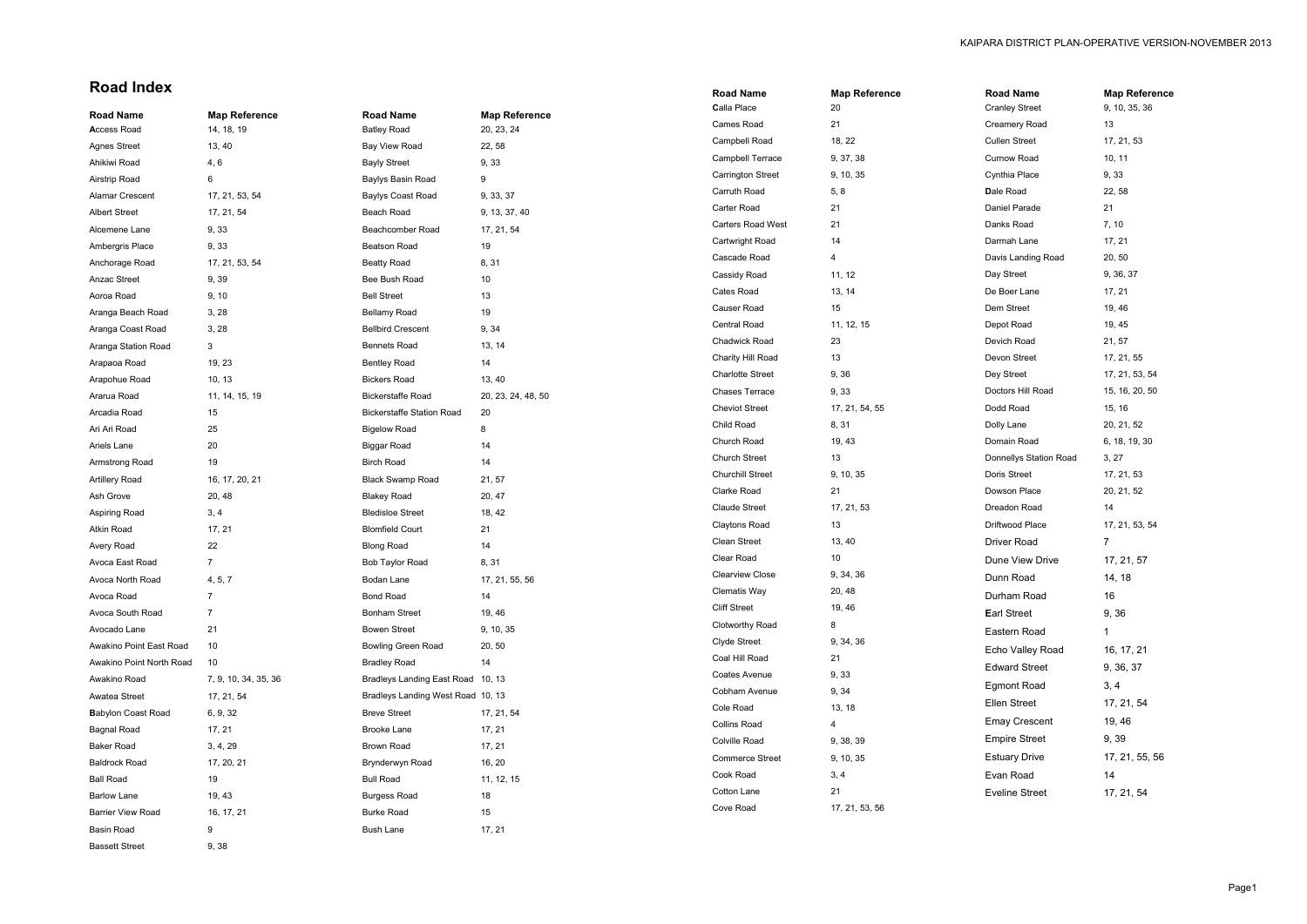| <b>Road Name</b>             | <b>Map Reference</b> | <b>Road Name</b>          | <b>Map Reference</b> | <b>Road Name</b>                      | <b>Map Reference</b> | <b>Road Name</b>        | <b>Map Reference</b> |
|------------------------------|----------------------|---------------------------|----------------------|---------------------------------------|----------------------|-------------------------|----------------------|
| Fagan Place                  | 17, 21, 54           | <b>Grey Street</b>        | 9, 10, 35            | <b>Hospital Road</b>                  | 13, 40               | Kapia Street            | 9, 36, 37            |
| Farr Road                    | 24, 26               | Griffin Road              | 20, 47, 48           | Houto Road                            | 5, 7, 8              | Kapowai Lane            | 17, 21               |
| <b>Fenwicks Point Road</b>   | 19, 46               | Grove Road                | 17, 21, 55           | Hoyle Road                            | 10, 13, 14           | Karaka Road             | 5                    |
| <b>Findlay Street</b>        | 17, 21, 54           | <b>Guest Road</b>         | 13, 14               | <b>Hrstich Road</b>                   |                      | Karakanui Road          | 19                   |
| Finlayson Brook Road         | 12, 15               | Gumdiggers Lane           | 17, 21, 53           | Huarau Road                           | 20                   | Katui Road              | 1, 3, 27             |
| Finlayson Park Avenue        | 9, 10, 35            | Guy Road                  | 13                   | <b>Huarau Station Road</b>            | 20                   | Kauri Court             | 9, 34                |
| First Avenue                 | 9, 10, 34, 35, 36    | <b>Haast Road</b>         | 4                    | Huia Crescent                         | 9, 34                | Kauri Grove             | 17, 21               |
| <b>Fisher Street</b>         | 19, 46               | Hackett Road              | $\overline{7}$       | <b>Hurndall Street East</b>           | 20, 48, 50           | Kauri Street            | 9, 34, 36            |
| Ford Road                    | 20                   | Haimona Street            | 9, 36                | <b>Hurndall Street West</b>           | 20, 48               | Kawau Lane              | 17, 21, 54, 55, 56   |
| Forest Road                  |                      | Hall Road                 | 19                   | Inch Road                             | 14                   | Keay Airstrip Road      | 11, 12               |
| Foster Road<br>Franklin Road | 2<br>15, 19, 44, 45  | Halyard Way               | 21, 57               | <b>Insley Street</b>                  | 17, 21, 57           | Keay Road               | 12                   |
| Freyberg Road                | 18, 42               | Hames Road                | 20                   | <b>Island Road</b>                    | 9, 10                | Kedge Drive             | 21, 57               |
| Frith Road                   | 6, 7                 | Hamlin Road               | 19, 23               | <b>Islington Street</b>               | 9,36                 | Keer Road               | 13, 14               |
| <b>Gallie Branch Road</b>    | 19                   | Hansen Road               | 3                    | Jack Boyd Drive                       | 17, 21, 53, 54       | <b>Kelly Street</b>     | 9, 33                |
| Gallie Road                  | 19                   | <b>Harbourview Street</b> | 17, 21, 53           | James Road                            | 20                   | Kellys Bay Road         | 22, 58               |
| Galvin Road                  | 18                   | Harrison Road             | 11, 12               | Jellicoe Street                       | 18, 42               | Kereru Lane             | 21                   |
| Garbolino Road               | 17, 21               | Harvey Road               | 15                   | Jerebine Road                         | $\overline{7}$       | Kilbraugh Street        | 19, 46               |
| Garvie Road                  | 4                    | Hastie Lane               | 20, 21, 52           | Jervois Street                        | 9, 10, 35            | King Road               | 16, 17, 21           |
| Gee Road                     | 19                   | Hawkins Place             | 7                    | Jessie Street                         | 17, 21, 54           | Kings Court Avenue      | 9, 37                |
| Geraghty Road                | $\overline{7}$       | <b>Heather Street</b>     | 17, 21, 54           | John Wilson Road                      | 8                    | Kirikopuni Road         | 5                    |
|                              |                      | Heaths Way                | 19, 46               | Johnson Road                          | 18                   | Kirikopuni Station Road | -8                   |
| Gibbons Road                 | 17, 20, 21, 51       | <b>Heatley Road</b>       | 20                   | Jones Road                            | 1, 2, 3              |                         |                      |
| Gibraltar Road               | 4                    |                           | 13                   |                                       |                      | Kirikopuni Valley Road  | 5, 7, 8              |
| Gibson Road                  | 12, 15               | Heawa North Road          |                      | Jordan Street                         | 17, 21, 55           | Kirk Road               | 15, 16               |
| Gillespie Drive              | 9,33                 | Heawa Road                | 13                   | Joyce Road                            | $\overline{a}$       | Kiwi Lane               | 21                   |
| Gillon Road                  | 14, 15, 19           | Hebe Lane                 | 20, 48               | Judd Road                             | 20                   | Kiwinui Road            |                      |
| Gilmore Road                 | 12, 15               | Herons Lane               | 21, 57               | Jude Road                             | 16, 17, 21           | Komiti Road             | 23, 26, 59           |
| Girls High School Road       | 10, 11               | High School Drive         | 9, 34, 36            | Jumna Road                            | 20                   | Kopikopiko Road         |                      |
| <b>Gladstone Street</b>      | 9,36                 | <b>High Street</b>        | 19, 46               | Kagan Avenue                          | 17, 21, 57           | Koremoa Road            | 18                   |
| Glamuzina Road               | 9,38                 | Hill Road                 | 20                   | Kai Iwi Lakes Road                    | 3, 6, 30             | Kotare Crescent         | 19, 46               |
| Gleeson Road                 | 14                   | Hilliam Road              | 9, 13                | Kaihu Station Road                    | 3, 4, 29             | Lara Lane               | 21                   |
| Glenrob Road                 | 4                    | Hillside Avenue           | 17, 21, 53           | Kaihu Wood Road                       | 3, 4, 6, 29          | Latta Road              | 19, 20               |
| Glinks Road                  | 13, 41               | Hillstone Road            | 10                   | Kaikohe Road                          | 1, 2, 3              | Lawrence Road           | 21                   |
| Goebel Street                | 23, 26, 59           | Hilltop Road              | 17, 21               | Kaimai Road                           | 4                    | Lawson Road             | 7                    |
| Golden Stairs Road           | 12, 15, 16, 20       | Hoanga Road               | 7, 9, 10             | Kainui Street                         | 17, 21, 57           | Leaf Road               | 19                   |
| Golf Course Road             | 15                   | Hodgson Road              | 18, 19               | Kaipara View Road                     | 23                   | Leslie Street           | 17, 21, 57           |
| Gordon Road                  | 18                   | Hokianga Road             | 9, 34, 36, 37        | Kaira Road                            | 24                   | Lincoln Street          | 17, 21, 55           |
| <b>Gordon Street</b>         | 9, 10, 35, 36, 37    | <b>Holiday Crescent</b>   | 17, 21, 54           | Kaitara Lane                          | 20, 21, 24           | Lindquist Road          | 14, 15               |
| Gorge Road                   | 15, 16, 20, 48, 49   | Homackey Road             | 14                   | Kaiwaka-Mangawhai Road 20, 21, 51, 57 |                      | <b>Linley Crescent</b>  | 13, 40               |
| <b>Graham Street</b>         | 13, 40               | Hood Road                 | $\mathbf{3}$         | Kaka Place                            | 9, 34                | Linton Road             | 20, 23               |
| Greenhill Road               | 14, 19               | Hook Road                 | 19, 20, 44           | Kakapo Place                          | 17, 21, 57           | Linton Road Wes t       | 23                   |
| <b>Greenview Drive</b>       | 17, 21, 54           | Hooper Road               | 3                    | Kanuka Place                          | 17, 21, 53           | Liverpool Street        | 9,38                 |
| Greenway Road                | 20, 21               | Horniblow Road            | 19, 43               | Kapawiti Road                         | 16, 17, 21           | Logan Street            | 9, 37, 38            |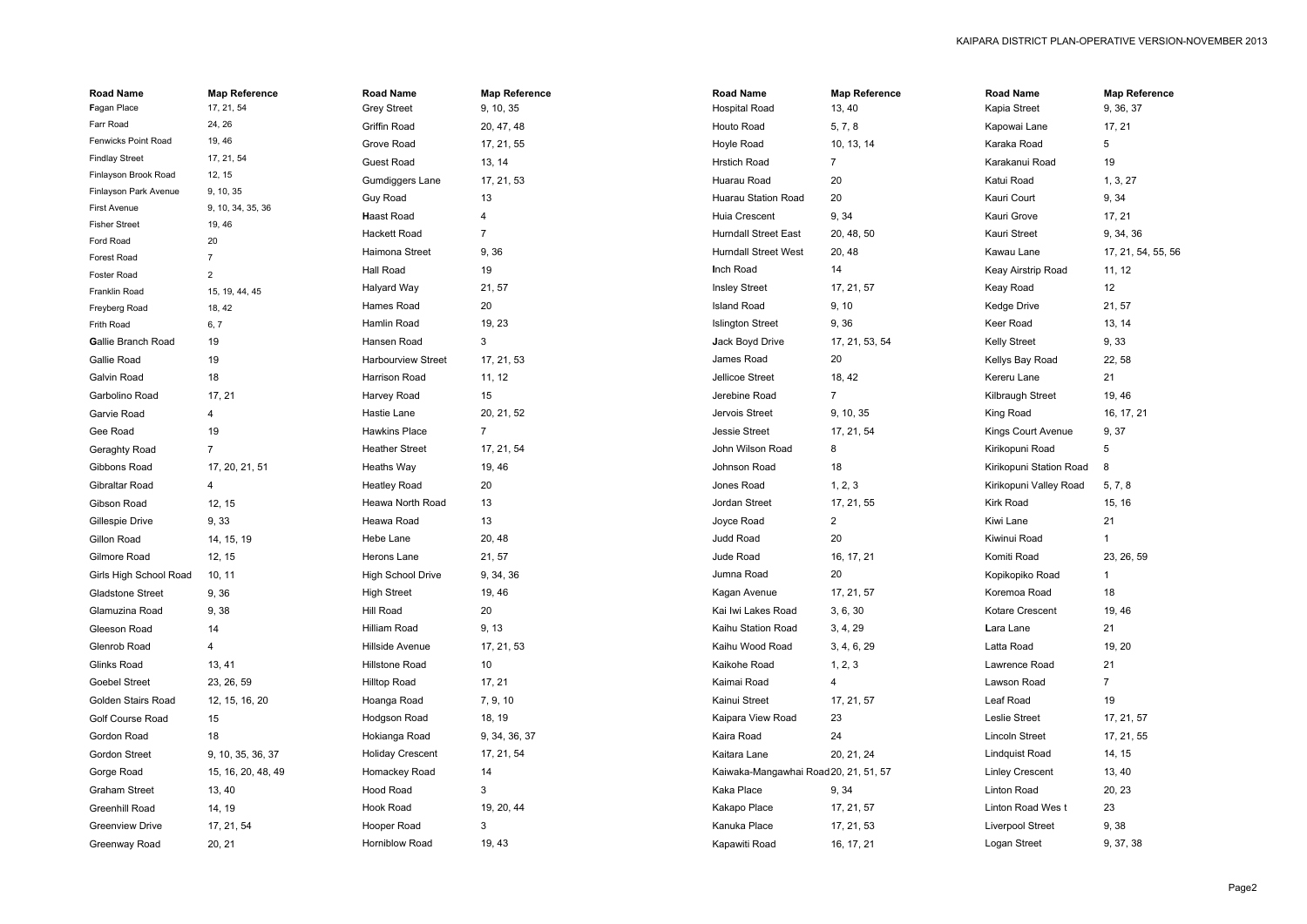| <b>Road Name</b>                | <b>Map Reference</b> | <b>Road Name</b>         | <b>Map Reference</b>       | <b>Road Name</b>       | <b>Map Reference</b>    | <b>Road Name</b>      | <b>Map Reference</b> |
|---------------------------------|----------------------|--------------------------|----------------------------|------------------------|-------------------------|-----------------------|----------------------|
| Longview Street                 | 17, 21, 57           | Mcconnell Road           | 12                         | Ngatawhiti Road        | 22                      | Otutahuna Road        | 8                    |
| Lookout Road                    |                      | <b>Mckay Crescent</b>    | 9, 10, 34, 35, 36          | Ngatoto Road           | 23, 26, 59              | Ounuwhao Road         | $\overline{7}$       |
| Lorne Street                    | 9,36                 | <b>Mckinley Road</b>     | 18                         | Nichols Road           | 4, 7                    | Our Lane              | 20, 21, 52           |
| Lowther Place                   | 18, 42               | Mclean Road              | 3, 27                      | Nikau Lane             | 20, 49                  | Ovens Road            | 14, 15, 19           |
| Lusk Road                       | 14                   | Meadowpark Drive         | 9, 34                      | Noall Road             | $\overline{2}$          | <b>Oxford Street</b>  | 19, 46               |
| <b>Lutrell Road</b>             | 13                   | Merril Road              | 19                         | Norfolk Drive          | 17, 21, 55, 56          | Padget Lane           | 23, 26, 59           |
| Mackenzie Place                 | 9, 36, 37            | Metcalfe Road            | 19                         | Normanby Street        | 9, 10, 35, 36, 37       | Paerata Road          | 8, 31                |
| Magnolia Road                   | 7                    | Middleton Road           | 4,7                        | North Avenue           | 17, 21, 54              | Page Road             | 14                   |
| Mahuta Gap Road                 | 13                   | Mill Road                | 13                         | North Pole Road        | 10                      | Pahi Road             | 19, 45, 46           |
| Mahuta Road                     | 9, 13                | Millbrook Road           | 12                         | Norton Street          | 13, 40                  | Pakeho Road           | 17, 21               |
| Maitahi Road                    | 6                    | Miro Street              | 8, 13                      | Notorious East Road    | 9, 10, 13               | Pakotai Road          | $\overline{a}$       |
| Mako Street                     | 9, 10, 35            | Mitchell Road            | 18                         | Notorious West Road    | 9, 10, 13               | Paniora Road          |                      |
| Mali Street                     | 9, 10, 35            | Mititai Road             | 10, 11, 13, 14             | Nukuroa Road           | 24, 26                  | Panorama Place        | 9, 34, 36            |
| Mamaku Grove                    | 17, 21               | Mititai Wharf Road       | 13                         | Nurse Cavell Lane      | 19, 20, 44              | Paparoa Road          | 12                   |
| Mamaranui Road                  | 6                    | Moana Road               | 23, 26, 59                 | Ocean Close            | 13, 41                  | Paparoa Station Road  | 15, 19, 20, 44       |
| Mangarata Block Road            | 10                   | Moeatoa Lane             | 9, 33                      | Ocean View Terrace     | 9, 33                   | Paparoa Valley Road   | 19, 20, 44, 45       |
| Mangatu Road                    | 1, 2, 3              | Moir Point Road          | 17, 21, 54, 55, 56         | Old Golf Course Road   | 9, 38, 39               | Paparoa-Oakleigh Road | 12, 15, 19, 44       |
| Mangawhai Heads Road 17, 21, 53 |                      | Moir Street              | 17, 21, 57                 | Old Mill Road          | 3, 27                   | Paradise Road         | 7, 8                 |
| Mangawhai Road                  | 21                   | Molesworth Drive         | 17, 21, 53, 54, 55, 56, 57 | Old North Road         | 24                      | Parahi Outlet Road    | 14                   |
| <b>Manning Road</b>             | 9                    | Molloy Road              | 14                         | Old Waipu Road         | 17, 21, 56, 57          | Parahi Road           | 14                   |
| Mapau Road                      | 18, 19               | Montaine Place           | 20, 50                     | Old Waipu Road North   | 17, 21, 56              | Parawanui Road        | 13                   |
| Mapuna Road                     | 8, 10                | Monteith Road            | $\mathbf{3}$               | Olsen Avenue           | 17, 21, 53              | Parekura Road         | 23, 24, 26           |
| <b>Margaret Street</b>          | 17, 21, 54           | Monteith South Road      | 3, 6, 30                   | Omamari Beach Road     | 6, 32                   | Parekura School Road  | 24                   |
| Marine Drive                    | 13, 41               | <b>Montgomery Avenue</b> | 9, 34, 36                  | Omamari Road           | 6, 32                   | Parenga Street        | 9, 36, 37            |
| Marine Drive North              | 13, 41               | Mooney Road              | 19, 20                     | Omana Road             | 8, 10, 11               | Park Avenue           | 17, 21, 55, 56       |
| Mariner Cove Road               | 23, 26, 59           | Morgan Road              | 3, 27                      | Omarae Road            | 19                      | Park Lane             | 17, 21, 55, 56       |
| Marlborough Road                | 1, 2, 3              | Morrison Road            | 10, 13                     | Oneriri Road           | 20, 21, 23, 24, 26, 51, | Park Rise             | 17, 21, 55, 56       |
| Marohemo Road                   | 20                   | Mountain Road            | 20, 50                     |                        | 52                      | Park Road             | 9, 38, 39            |
| Maropiu Road                    | 4, 6, 7              | Mountview Place          | 9, 34                      | Oneroa Road            | 22                      | Parker Road           | 14                   |
| Maropiu Settlement Road 6       |                      | Mt Wesley Coast Road     | 9, 13, 39                  | <b>Onslow Street</b>   | 9, 10, 35               | Parklands Avenue      | 17, 21, 53           |
| Marram Place                    | 17, 21, 53, 54       | Murdoch Street           | 9, 38                      | Opanake Road           | 6, 7, 9                 | Parore Street         | 9,36                 |
| Marshall Road                   | 20, 21, 52           | Muriwai Road             |                            | Oparakau Road          | 14, 19                  | Parore West Road      | 9                    |
| Mason Road                      | 11, 12               | Murphy Road              | 19                         | Opotonga Road          | 1                       | Pasley Road           | 14, 15, 19           |
| Massey Road                     | 20, 23               | Murray Road              | 4                          | Opouteke Road          | 3, 4                    | Paul Road             | 21                   |
| Matai Drive                     | 20, 48               | Nash Road                | $\overline{7}$             | Opuna Road             | 22                      | Payne Road            | 24                   |
| Matakohe East Road              | 19, 43               | Nathan Road              | 20, 24                     | Oruawharo Road         | 24, 26                  | Pearl Street          | 17, 21, 53           |
| Matakohe West Road              | 19                   | Nathans Road             |                            | Oruawharo School Road  | 24, 26                  | Pearson Street        | 17, 21, 57           |
| Matakohe Wharf Road             | 19, 43               | Naumai Wharf Road        | 13, 14, 18                 | Otara Point Road       | 18                      | Pebblebrooke Road     | 16, 17, 21           |
| Maungaraho Rock Road            | 13, 14               | <b>Nautical Heights</b>  | 17, 21, 54, 55, 56         | Otara Road             | 23, 24, 26              | Penny Lane            | 9, 34                |
| Maxwell Road                    | 10, 13               | Neck Road                | 10, 14                     | Otioro Road            | 20, 21, 24              | Petley Road           | 19                   |
| Maxwells Road                   |                      | Neems Road               | 19, 23                     | Otuhianga Road         | 19                      | <b>Phillips Road</b>  | 24                   |
| Mcconnachie Road                | 4, 7                 | Newsham Road             | 13                         | Oturei Settlement Road | 13                      | Phoenix Place         | 9, 34                |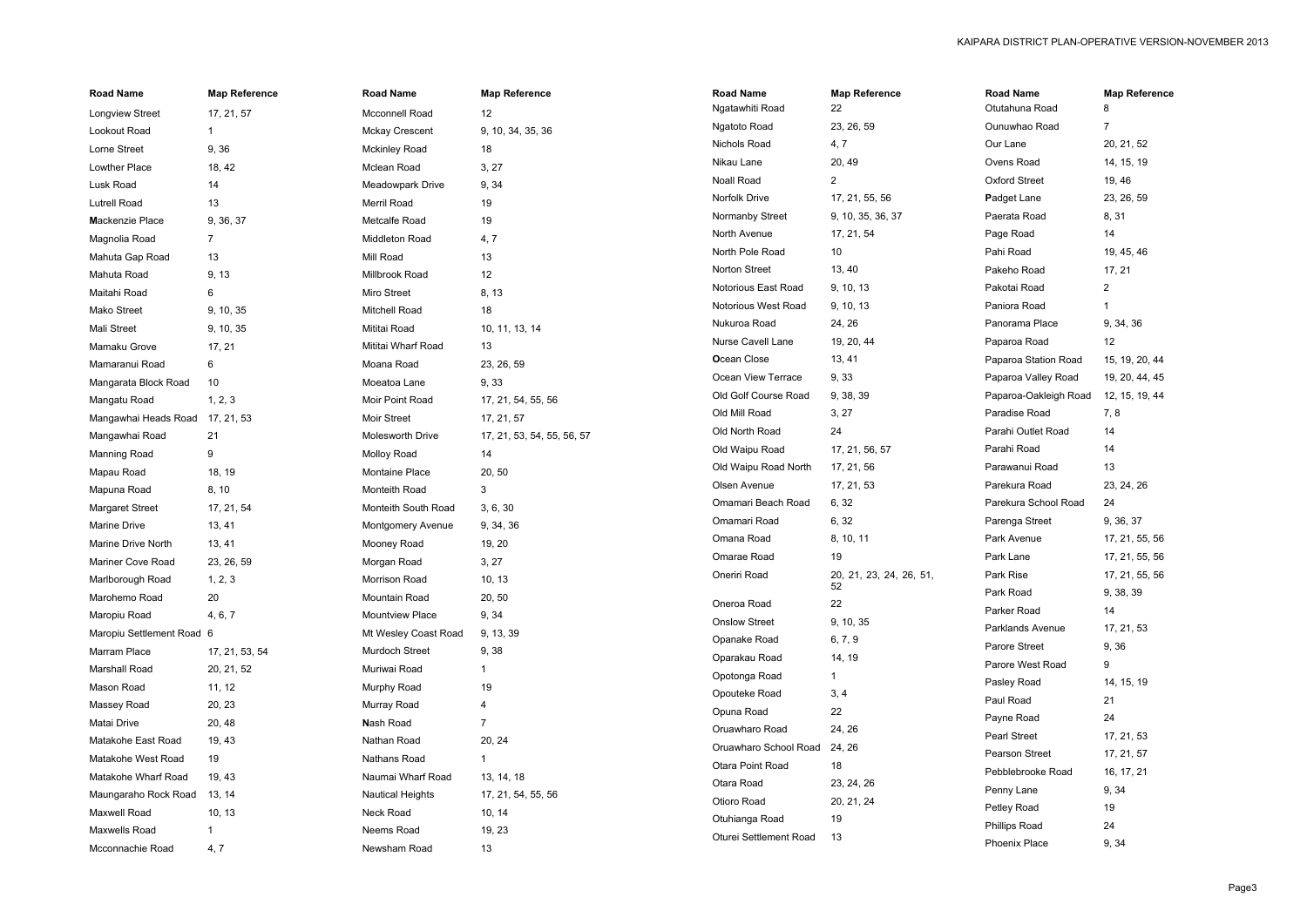| <b>Road Name</b>             | <b>Map Reference</b>   | <b>Road Name</b>        | <b>Map Reference</b> | <b>Road Name</b>        | <b>Map Reference</b>      | <b>Road Name</b>                 | <b>Map Reference</b> |       |
|------------------------------|------------------------|-------------------------|----------------------|-------------------------|---------------------------|----------------------------------|----------------------|-------|
| <b>Piccadilly Street</b>     | 19, 46                 | Raymond Bull Road       | 17, 21, 57           | Scottys Camp Road       | 9                         | <b>Sterling Road</b>             | 19                   |       |
| Pikiwahine Road              | 11                     | Redhill Cemetery Road   | 13                   | Sea View Road           | 9, 33                     | <b>Stewart Road</b>              | 21                   |       |
| Pinaki Road                  | 18                     | Redhill Road            | 13                   | Seabreeze Road          | 17, 21, 55, 56            | Stopbank Road                    | 18, 42               |       |
| Pinewood Place               | 17, 21, 54             | <b>Reeves Street</b>    | 18, 42               | Searle Road             | 13                        | <b>Suffolk Street</b>            | 17, 21, 55           |       |
| Pipi Place                   | 9, 33                  | <b>Regent Street</b>    | 19, 46               | Seaview Road            | -1                        | Summer Road                      | 19, 23               |       |
| Pirika Street                | 9, 36, 37              | Rehia Road              | 14                   | Second Avenue           | 9, 10, 34, 35             | Sunlea Lane                      | 17, 21, 55, 56       |       |
| Piritaha Road                | 8, 31                  | Rehutai Road            | 9                    | Seeton Road             |                           | <b>Sunset Drive</b>              | 9, 33                |       |
| Piroa Road                   | 16                     | Reid Road               | 12                   | Segedin Road            | 9                         | Swamp Road                       | 15                   |       |
| Pixie Lane                   | 9, 34                  | Rex Walker Road         | $\overline{7}$       | Service Lane            | 9, 17, 21, 37, 55         | Syd Smith Road                   | 24, 26               |       |
| <b>Plunket Street</b>        | 9,36                   | <b>Rigby Street</b>     | 19, 46               | Settlement Road         | 20, 21, 52                | Tain Road                        | 20                   |       |
| Pohutukawa Place             | 17, 21, 54             | <b>Rimu Street</b>      | 9,36                 | Shag Point Road         | -1                        | Taipuha Road                     | 11, 12               |       |
| Point Curtis Road            | 20                     | Ringrose Road           | 14                   | Sharpe Road             | 4                         | Taipuha Settlement Road          | 12, 15               |       |
| Poplar Glade                 | 17, 21                 | <b>Ripiro Drive</b>     | 9, 33                | Shepherd Road           | 6                         | Taipuha Station Road             | 12, 15               |       |
| <b>Porritt Street</b>        | 18, 42                 | <b>River Road</b>       | 9, 37, 38, 39        | Sheppard Oaks Road      | 19                        | <b>Takahe Place</b>              | 17, 21, 57           |       |
| Porter Road                  | 14, 15                 | <b>Riverview Place</b>  | 20, 48               | <b>Shirley Road</b>     | 14                        | Tana Road                        | 19                   |       |
| <b>Portland Street</b>       | 9, 36, 37              | Roadway                 | 4, 6, 8, 25          | Sierra Road             | $\overline{4}$            | Tangihua Road                    | 8                    |       |
| <b>Portland Street North</b> | 9,36                   | <b>Robert Street</b>    | 17, 21, 54           | Signal Station Road     | 25,60                     | Tangowahine Settlement East Road |                      | 7, 10 |
| <b>Portland Terrace</b>      | 9,36                   | Roberts West Road       | 7, 8, 10             | Silich Road             | 14, 18                    | Tangowahine Settlement West Road |                      | 7, 10 |
| Poto Road                    | $\mathbf 1$            | Robertson Road          | 14, 18               | Sills Road              | 13, 14                    | Tangowahine Valley Road 4, 5, 7  |                      |       |
| Poto Street                  | 9, 36, 37              | Rocky Creek Road        | 19                   | Simpkin Road            | 14                        | Tanoa Road                       | 23, 24               |       |
| Pouto Road                   | 9, 10, 13, 18, 19, 22, | Rope Crescent           | 13, 41               | Simpson Road            | 18, 19                    | Tapuketaru Road                  | $\overline{2}$       |       |
|                              | 25, 39, 40, 60         | Ross Road               | 24                   | <b>Skelton Crescent</b> | 19, 44                    | Tara Road                        | 17, 21, 57           |       |
| Powell Road                  | 19                     | Rototuna Road           | 22                   | Sledge Road             |                           | Taranui Place                    | 17, 21, 53           |       |
| Poyner Road                  | 14, 15                 | Rowland Road            | 10                   | Smales Road             | 15                        | <b>Tasman Heights</b>            | 13, 41               |       |
| Poyner Road West             | 14                     | Rowse Road              | 7, 10                | Smith Canal Road        | 19                        | <b>Tasman Road</b>               | 4                    |       |
| <b>Pritchard Road</b>        | 21, 24                 | Rua Road                | 17, 21               | Smith Road              | 14                        | Tatarariki Spur Road             | 13                   |       |
| Proud Road                   | 3                      | Ruahine Road            | 4                    | Smokey Hill Road        | 14, 19                    | Tawa Avenue                      | 21                   |       |
| Puawai Street                | 20, 21, 52             | Ruapehu Road            | 3, 4                 | <b>Snapper Street</b>   | 9, 33                     | <b>Taylor Road</b>               | 11, 12               |       |
| Puke Road                    | 18, 24                 | Ruawai School Road      | 18                   | Sommerville Road        | 5                         | Te Arai Road                     | 21, 24               |       |
| Pukehuia Road                | 8, 10, 31              | Ruawai Wharf Road       | 18, 42               | South Pole Road         | 10                        | Te Huia Street                   | 8                    |       |
| Pukeko Street                | 9, 37                  | Ruby Lane               | 21, 57               | Speechly Road           | 19                        | Te Kowhai Floodgate Road         | 19                   |       |
| Pukemiro Road                | 22, 25                 | Ryan Road               | 21, 24               | Spinifex Road           | 17, 21, 53, 54            | Te Kowhai Road                   | 18, 19               |       |
| Pukenui Road                 | 20, 21, 52             | <b>Sailrock Drive</b>   | 17, 21, 53, 54       | Spinnaker Lane          | 21, 57                    | Te Maire Beach Road              | 18                   |       |
| Puriri Glade                 | 20, 49                 | <b>Salisbury Street</b> | 9, 10, 35            | Spioenkop Road          | 16, 17, 21                | Te Maire Road                    | 13, 18               |       |
| Pyrenees Road                | 4                      | Sandy Beach Road        | 23, 26, 59           | <b>Spring Street</b>    | 9, 39                     | Te Opi East Road                 | 19, 20               |       |
| <b>Quail Way</b>             | 17, 21, 54, 55         | Sandy Lane              | 17, 21, 53, 54       | <b>Stallworthy Road</b> | 13                        | Te Opi Road                      | 19, 20               |       |
| Quarry Road                  | 14                     | Sarich Road             | 18                   | State Highway 1         | 16, 20, 21, 24, 51, 52    | Te Pahi River Drive              | 19, 20               |       |
| <b>Ranfurly Street</b>       | 9, 10, 34, 35, 36      | Scarrott Road           | 13, 18               | State Highway 12        | 1, 3, 4, 6, 7, 9, 10, 13, | Te Rore Street                   | 8                    |       |
| Ranganui Road                | 20                     | Schick Road             | 18                   |                         | 14, 18, 19, 20, 29, 35,   | Te Ruihi Road                    | 6                    |       |
| Rangiora Road                | 24                     | Schiska Road            | 20, 21, 24           |                         | 44, 45, 47, 48, 50        | Te Tuhi Road                     | 13                   |       |
| Rata Lane                    | 20                     | School House Lane       | 19, 44               | State Highway 14        | 7, 8, 9, 10, 31           | Te Wairoa Lane                   | 23                   |       |
| Raupo Wharf Road             | 18                     |                         |                      | Staniforth Road         | 21                        |                                  |                      |       |

Station Road 9, 20, 36, 37

Schultz Road

 $14$